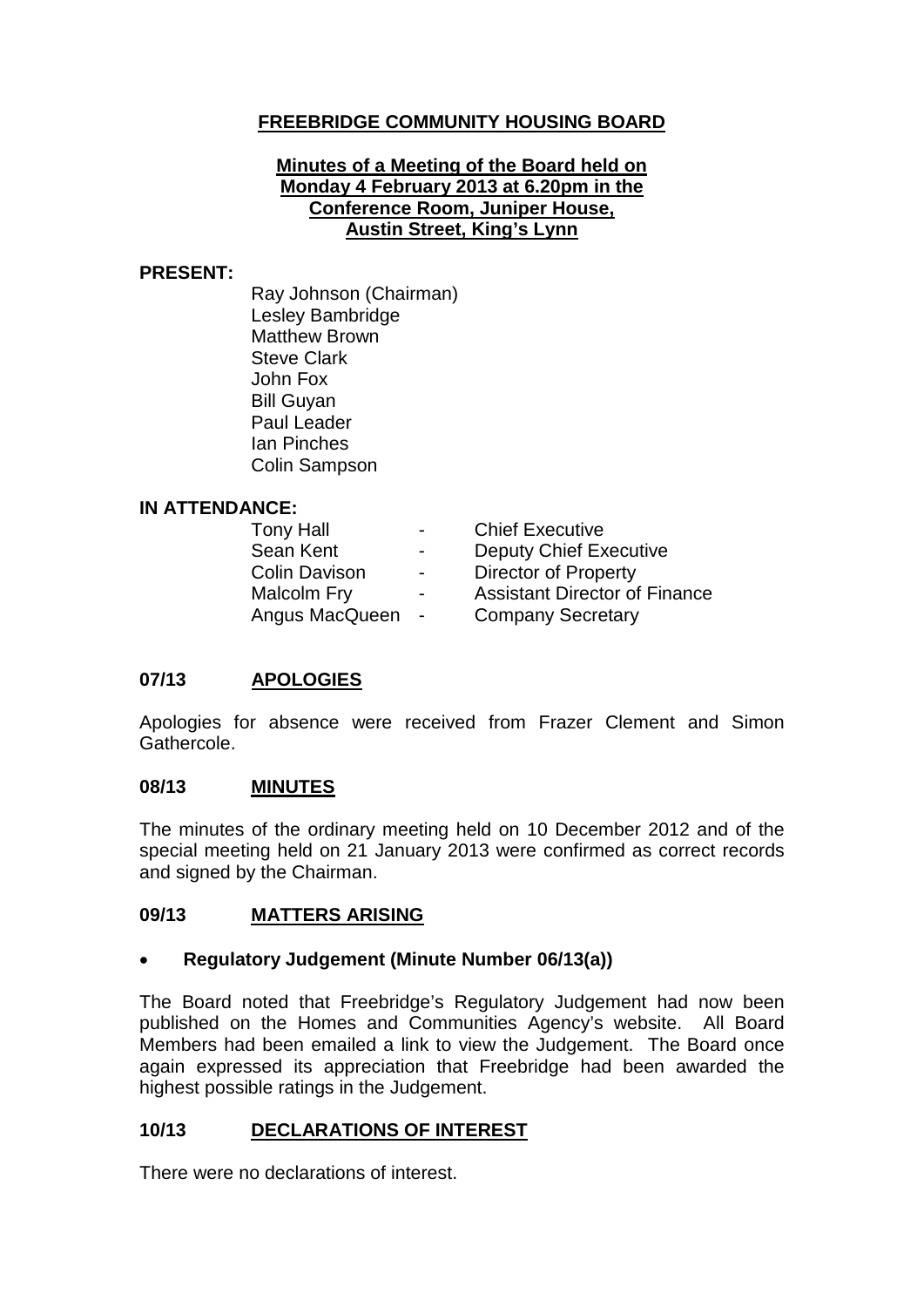# **11/13 CHAIRMAN'S UPDATE**

The Chairman said that he had nothing to report on this occasion, other than that he had continued to attend weekly meetings with the Chief Executive.

The Board noted the update.

## **12/13 CHIEF EXECUTIVE'S UPDATE**

### **(a) Hillington Square**

The Chief Executive said that the identity of the preferred constructor had been made known to the tenderers, following the decision taken at the special Board meeting on 21 January 2013 (minute number 04/13 refers). This had initiated a "standstill period", which was the opportunity for the unsuccessful tenderers to object to the process. The standstill period was about to end that night, and a press release regarding the preferred constructor would be available the following day. There would then need to be time allowed for a "Section 20 Notice" to be served on the leaseholder who had recently purchased their property under the Right To Buy. This would allow the leaseholder the opportunity to comment on their preferred constructor given that they would pay a service charge that was a proportion of the cost of the improvement works.

In answer to a question, the Chief Executive stated that it was now hoped to complete phase 1 of the project by the end of March 2014, as set out in the proposed new Business Plan. It was expected that work would start on site in summer 2013; it was suggested that a ceremony, involving local dignitaries and those who had been particularly supportive of the project, should be held to mark work starting on site.

### **(b) Providence Street**

**Confidential** 

# **(c) Delegation Regarding Empty Homes Leases**

The Chief Executive reminded the Board that it had previously granted delegated authority to the Investment Appraisal Panel to approve development projects, subject to certain conditions being met (minute number 183/12 refers). The purchase of properties under the empty homes initiative clearly fell within this delegation; the officers were of the view that the leasing of properties under the empty homes initiative also fell within this delegation, but wished to clarify that this was the Board's understanding.

**RESOLVED:** That it be confirmed that the leasing of properties by Freebridge under the empty homes initiative be considered a development project for the purposes of the Investment Appraisal Panel terms of reference.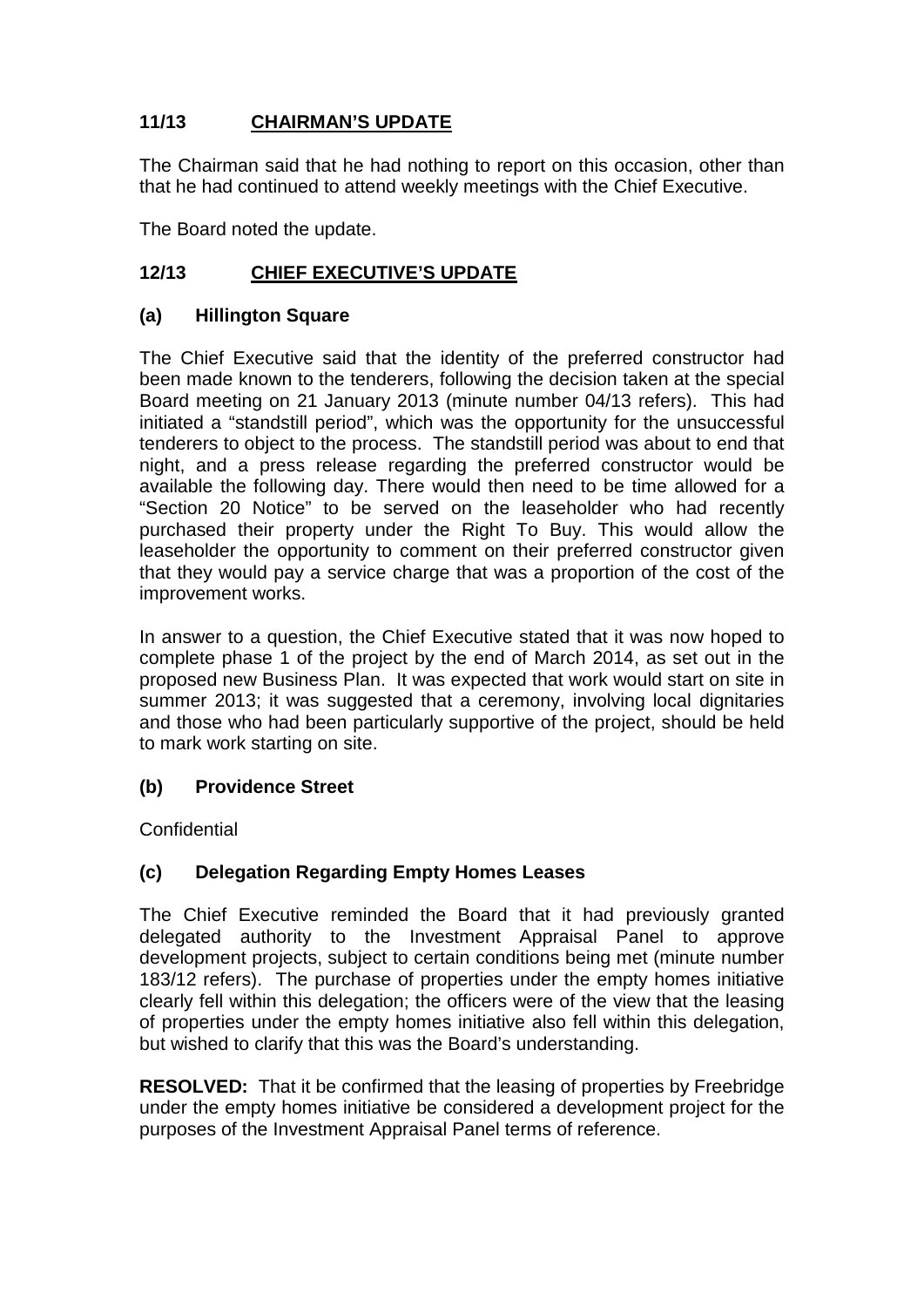# **13/13 ANNUAL RENT INCREASE**

The Assistant Director of Finance presented a report which sought approval for the Association's annual rent increase.

The Board acknowledged the significant financial difficulties that a large number of people were currently facing, and that these were likely to be exacerbated in many cases by the forthcoming welfare reforms. However, there was a need to raise rents in order to maintain Freebridge's viability. Freebridge's rents remained among the lowest in the local area, and Freebridge's officers were making every effort to help and support tenants. There may be cases of genuine hardship where some rent write-off was necessary. An example of this could be properties which had had specific adaptations to meet a tenant's particular needs. Proposed welfare changes may be about to put the tenant under financial pressure to downsize; however, if the tenant would still require adaptations to be made to a smaller property and these adaptations would cost Freebridge more than it would cost to write off the bedroom tax, then the Executive should consider this as an option.

The Chairman requested that the Board be given updates on welfare reform, so that the impact on Freebridge and its tenants could be monitored. This would be covered in the Chief Executive's Update item.

In answer to questions, officers made the following points:

- The Financial Plan contained a contingency to cover bad debts. The Plan was less sensitive to the level of arrears than the level of writeoffs.
- Further rent convergence had not been built into the Plan, in case the Government changed the rules.
- Some group purchase schemes for fuel had been trialled locally by others, and the options for Freebridge were being monitored.

### **RESOLVED:**

- 1) That the proposed annual rent increase of 3.1%, in accordance with the Government's rent restructuring policy, be approved.
- 2) That converging rent to target plus 5% (for general needs)/10% (for sheltered) be continued for the 2013/14 rent increase.
- 3) That authority to agree rents for the Freebridge properties at Thornage be delegated to the Chief Executive.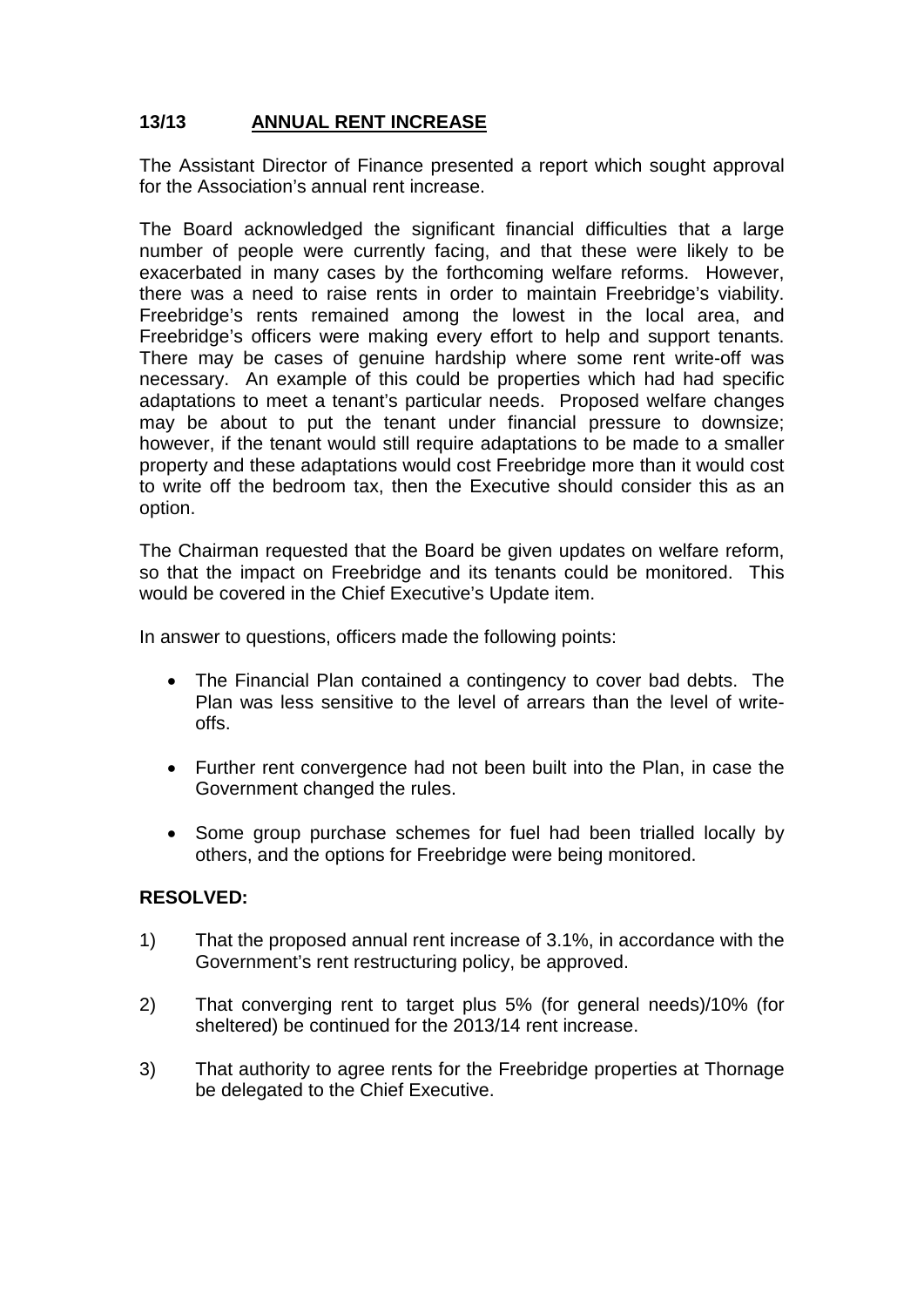# **14/13 FINANCIAL PLAN UPDATE**

The Assistant Director of Finance presented a report which advised of changes made to the assumptions contained within the annual Financial Plan update and which sought approval of the updated Financial Plan. He explained that this update was much the same as that presented to the Board on 8 October 2012 (minute number 177/12 refers), but with some changes to reflect new information. The update had been consulted upon with Beha Williams Norman, Freebridge's treasury management advisers, and with the funders.

Whilst supporting this update to the Plan, the Board acknowledged that, as Freebridge became involved with an increasing number of projects, most notably Hillington Square, so its room for manoeuvre decreased and the risks increased. The situation would have to be monitored carefully and some tough decisions might have to be made in the future.

[Confidential section]

**RESOLVED:** That the revised Financial Plan be approved, as presented.

## **15/13 DRAFT BUSINESS PLAN**

The Chief Executive presented a report which sought approval of the 2013- 2014 detailed Business Plan and of the three-year forward Plan. The report also requested the Board to select as most important one of the key activities proposed by Management Team under each of the four Business Plan objectives.

Discussion took place under each of the four Business Plan objectives, as set out below:

### • **Increasing Satisfaction**

In answer to questions, officers explained that the proposed activities included a range of measures to increase employee and tenant satisfaction and employee retention, and to identify employment packages that would provide the best value for money.

In terms of selecting an activity as the most important, the Board was of the view that it would be difficult to choose a staff satisfaction item over the tenant satisfaction items, and vice versa; one from each would, therefore, be more appropriate. Under staff satisfaction, the Board chose "agree and implement a talent management programme", in view of the importance to Freebridge of retaining good staff. Under tenant satisfaction, the Board selected "implement Financial Inclusion Strategy", because of the significant financial problems that many people were currently facing and which were likely to worsen under the imminent welfare reforms.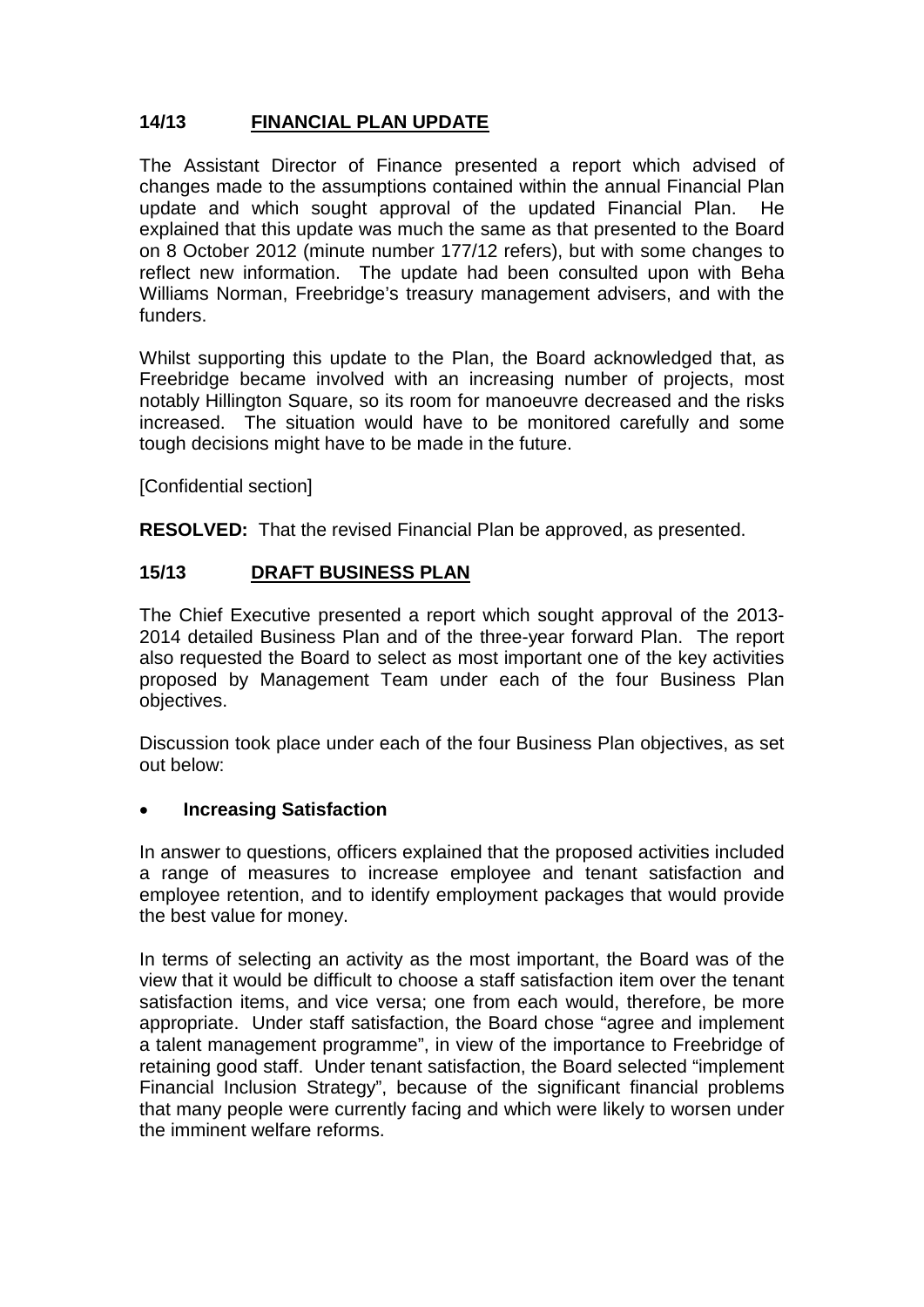# • **Community Focus**

In answer to questions, officers made the following points:

- [Confidential section]
- The Jog-On project was a good example of innovative, partnership working making a positive impact on people's lives, as it had helped a number of unemployed people to return to work.
- Freebridge's financial input into the Discovery Centre was minimal; support was usually given through staff time. The Discovery Centre had made a considerable impact on the quality of life in North Lynn and beyond, through offering a range of activities for young people, resulting in a reduction in anti-social behaviour.

The Board was of the view that, whilst the action to "manage Plaxtole House to breakeven position" was appropriate, the wording should also reflect that the aim of the work at Plaxtole House was wider than this, in that it was also about creating a sustainable community.

The Board selected "commence Hillington Square regeneration including behavioural influencing" as the most important activity under this objective. This was because of the scale and significance to Freebridge and the King's Lynn area of the Hillington Square project.

# • **Appreciating Assets**

The Board chose two activities under this objective as most important. "Complete phase 1 of Hillington Square works" was selected; as under "Community Focus" above, this was because of the size and significance of the Hillington Square project. Also chosen was "develop Freebridge's approach to affordable warmth and the Green Deal", in view of the ongoing and increasing financial difficulties faced by many Freebridge tenants.

### • **Increasing Capacity**

The Board selected "develop refinancing strategy" as the most important activity under this objective, because a refinancing strategy would provide options as peak debt approached.

# **RESOLVED:**

1) That the 2013-2016 Business Plan and the 2013-2014 detailed Business Plan be approved, as presented, subject to additional wording to the actions at 2.3 around the aim of creating a sustainable community at Plaxtole House.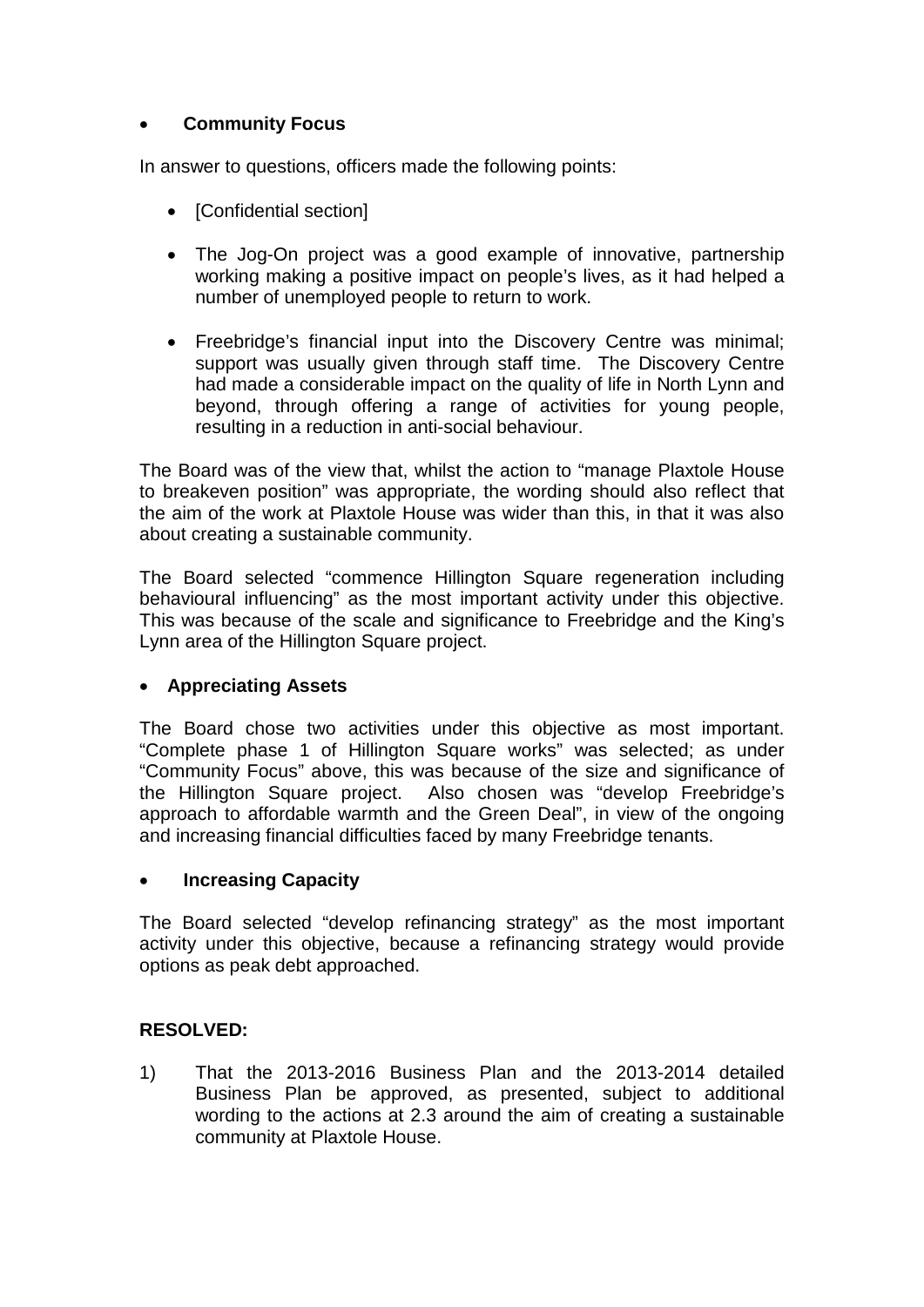2) That the Board's "most important" key activities under each of the four corporate objectives be designated as follows:

**Increasing Satisfaction:** "agree and implement talent management programme" (1.1) and "implement Financial Inclusion Strategy" (1.9).

**Community Focus:** "commence Hillington Square regeneration including behavioural influencing" (2.1).

**Appreciating Assets:** "develop Freebridge's approach towards affordable warmth and the Green Deal" (3.1) and "complete phase 1 of Hillington Square works" (3.4).

**Increasing Capacity:** "develop refinancing strategy" (4.5).

## **16/13 REVIEW OF THE ASSET MANAGEMENT POLICY**

The Director of Property presented a report which updated the Asset Management Policy.

The Director of Property pointed out that issues around land banking and repairs and maintenance had been incorporated into the Policy, and so the Land Banking Strategy and Repairs and Maintenance Policy would no longer exist as separate documents. He also highlighted that the new Policy took account of the possibility that Freebridge may wish to undertake more stock rationalisation in the future.

A member suggested that Freebridge could consider the reintroduction of annual maintenance inspections. These enabled early discovery of problems with properties and could increase the personal service offered by Freebridge to its customers. In response, officers explained that tenant surveys had revealed that tenants preferred a personal service around issues that were wider than maintenance alone, and this was the reason for introducing the Out and About campaigns, which involved the provision of assistance and advice across a range of subjects. It was acknowledged that the Out and About campaigns had so far concentrated on large groupings of houses, and had not reached many sparsely populated areas.

Another initiative that was being introduced was the allocation of patches to each surveyor and housing officer. This would enable more detailed knowledge of properties to be built up by the individuals working in the patches, and a more personal service for tenants. Furthermore, whenever a Freebridge operative visited a property, the tenant was welcome to mention any repairs that may need doing; most operatives were now multi-skilled. This option would be promoted to tenants. Freebridge operatives were trained to report back any concerns about a property, and contractors would also be asked to do this. Additionally, consideration was being given to bringing the stock condition survey in-house, which would mean that every property would receive a visit from a Freebridge surveyor at least once every five years.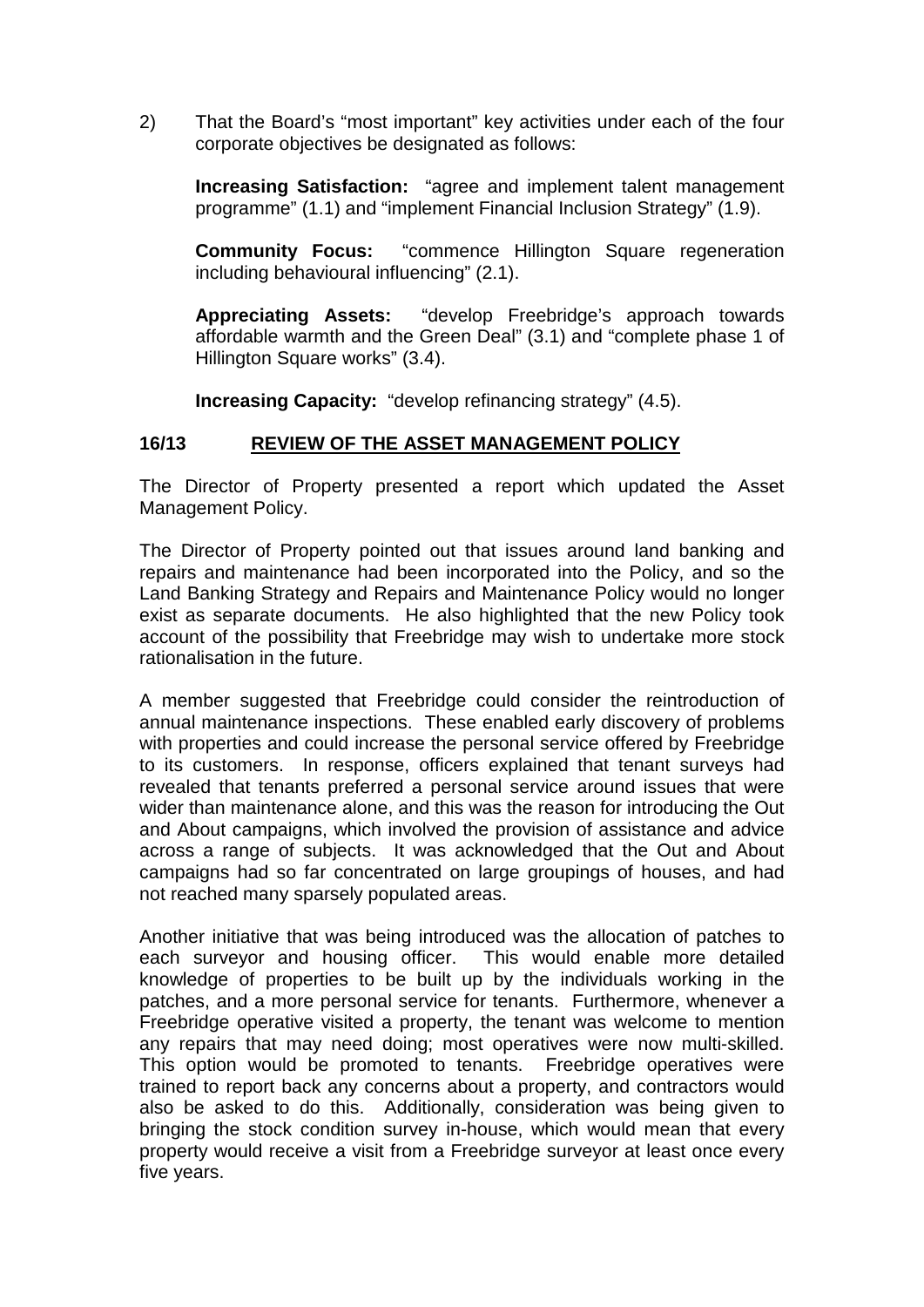The Board congratulated the Director of Property on a well considered and structured policy review.

**RESOLVED:** That the Asset Management Policy be approved, as presented.

# **17/13 GAS REPAIR AND SERVICING CONTRACT 2013-18**

The Director of Property presented a report which described the results of the procurement exercise for the Gas Repair and Servicing contract for the next five years.

The Board congratulated the Director of Property and his team on the success of this procurement exercise and that for electrical repairs and maintenance described below.

**RESOLVED:** That the award of a five-year contract for Gas Repairs and Servicing with Gaswise Services Ltd at the cost set out in the report be approved, following expiry of the OJEU standstill period.

## **18/13 ELECTRICAL REPAIRS AND MAINTENANCE CONTRACT 2013-2018 – NORTHERN AND CENTRAL AREAS**

The Director of Property presented a report which described the results of the procurement exercise for the Electrical Repairs and Maintenance contract (northern and central areas) for the next five years.

**RESOLVED:** That the award of a five-year contract for Electrical Repairs and Maintenance (northern and central areas) with Elecsure at the cost set out in the report be approved, following expiry of the OJEU standstill period.

# **19/13 GROUNDS MAINTENANCE CONTRACT**

Confidential item

### **20/13 BOARD MEMBERS' ANNUAL DECLARATIONS OF INTEREST**

The Board considered a report which described the Board Members' annual declarations of interest.

### **RESOLVED:**

- 1) That the schedule of Board Member declarations of interest, as attached at Appendix 1 to the report, be noted.
- 2) That permission be given for Freebridge to continue using UK Power Networks as a supplier, provided that the Board Member with the interest has no influence on or involvement in the procurement process.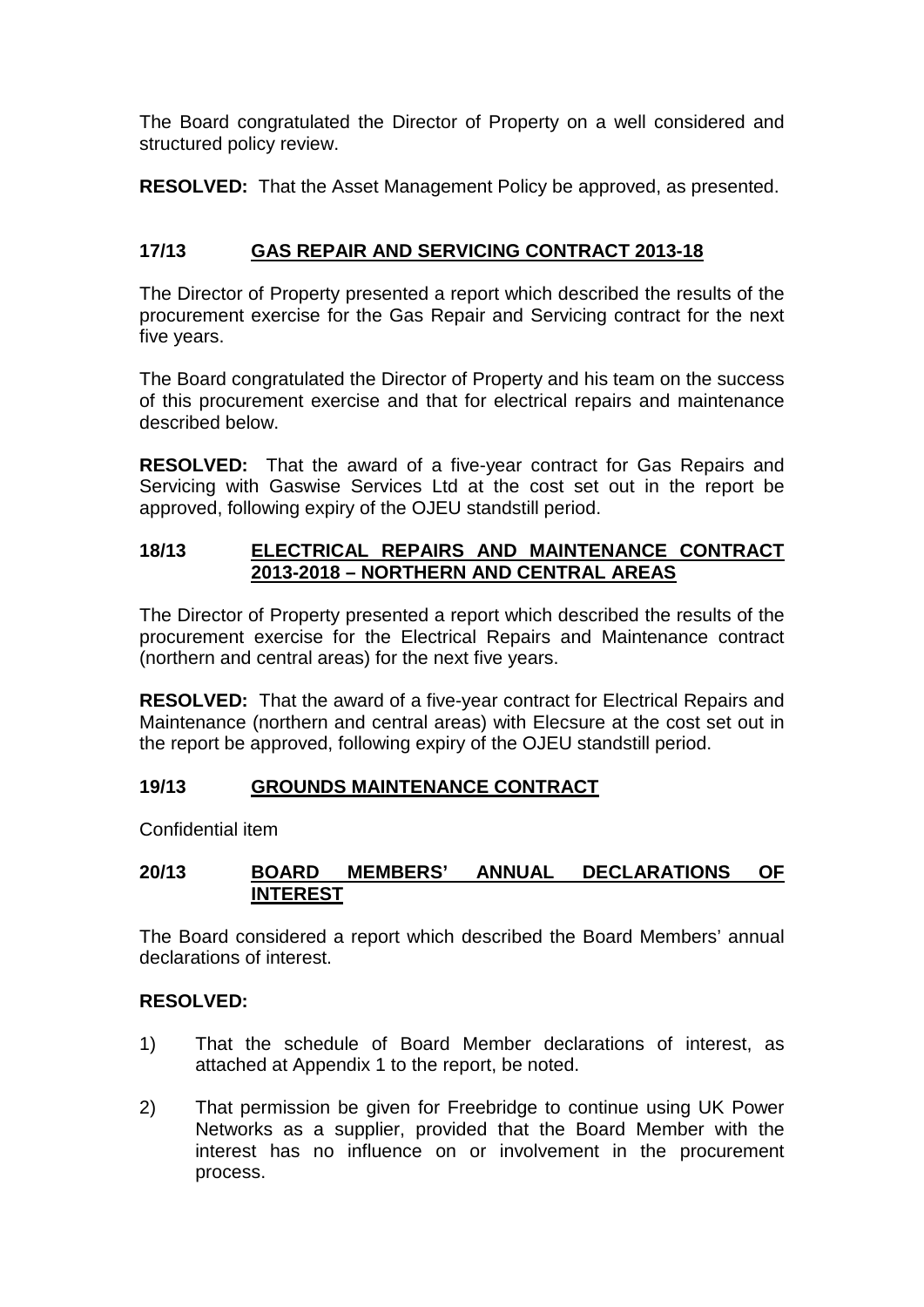3) That the schedule of Board Member interests attached at Appendix 2 to the report be approved for publication on Freebridge's website.

# **21/13 APPOINTMENT OF SHAREHOLDERS**

The Board considered a report which described applications for tenant shareholding.

**RESOLVED:** That the applications for tenant shareholding set out in Appendix 1 to the report be approved.

## **22/13 OPERATIONS PERFORMANCE OVERVIEW**

The Chief Executive presented the Operations Performance Overview report for the quarter ending 31 December 2012. He pointed out that, following discussion at the Board meeting on 5 November 2012 (minute number 202/12 refers), the report now focused solely on high-level performance information.

The Chief Executive highlighted that, for the first time in over a year, one property had been without a current gas servicing certificate. In this case, eviction proceedings, for non-payment of rent, had been in progress against the tenant and he had refused to allow access. He had ultimately handed in the keys to the property without the eviction process being required. Another similar case was currently ongoing. Despite these isolated instances, the Board was pleased to note the continued high level of performance in terms of gas servicing.

The Chairman highlighted the significant number of compliments set out in the report.

The Board noted the report.

## **23/13 FINANCE AND HUMAN RESOURCES QUARTERLY MANAGEMENT REPORT**

The Assistant Director of Finance presented a report which provided financial information for the nine months to 31 December 2012, together with Human Resources key performance indicator information.

The Assistant Director of Finance highlighted that the Board would be kept informed of Investment Appraisal Panel approvals via this report, and these approvals were included for the first time.

In answer to a question, officers explained that the significant underspend on non-traditional homes was the result of time taken to find a technical solution, rather than non-performance. The majority of the underspend was for work that would be outsourced.

The Board noted the report.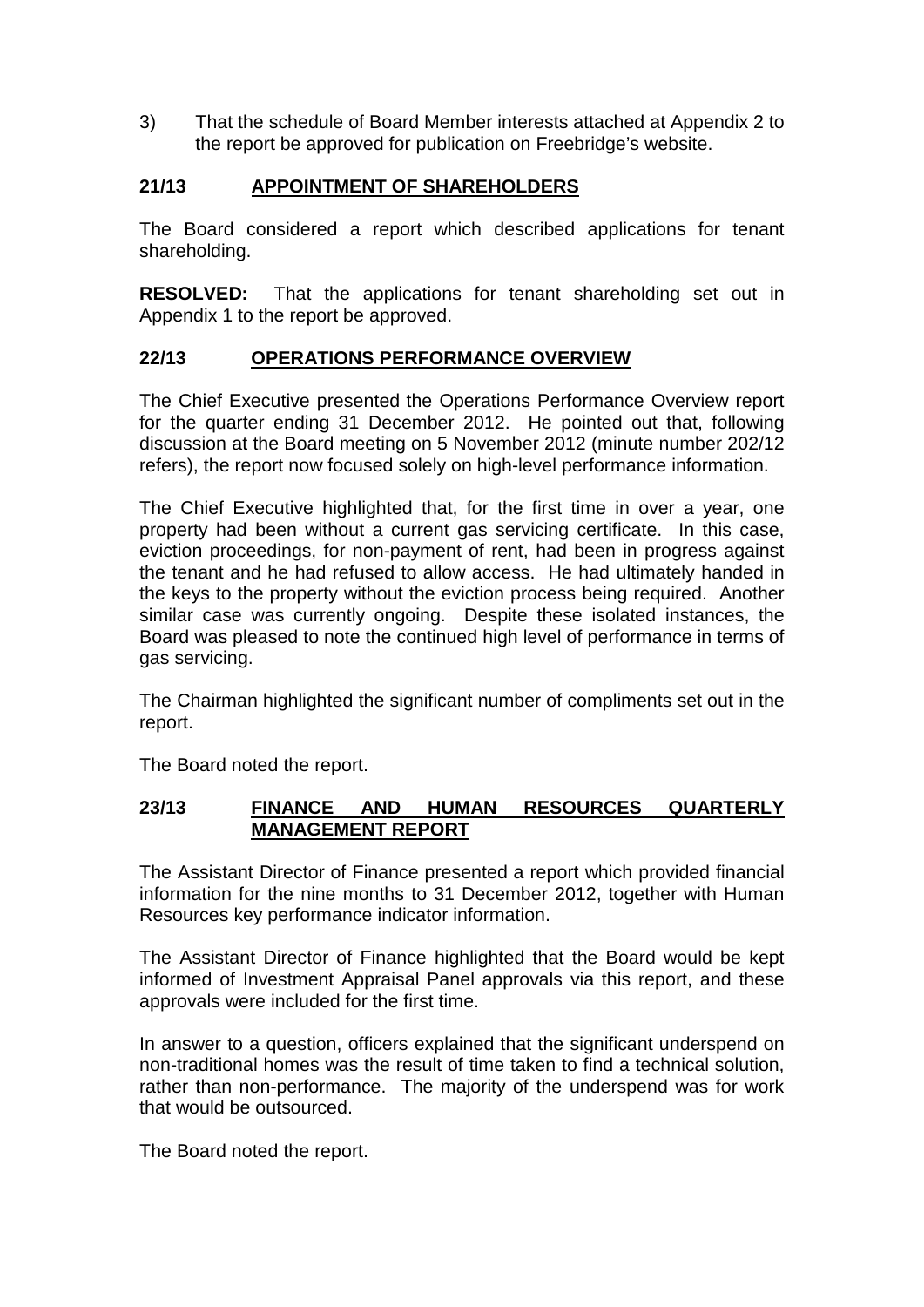# **24/13 TREASURY MANAGEMENT UPDATE**

The Assistant Director of Finance presented a report which provided an update on treasury activity for the quarter ending 31 December 2012. The Board noted the report.

## **25/13 RISK MANAGEMENT UPDATE**

The Assistant Director of Finance presented a report which detailed risk management activity during the quarter ending 31 December 2012 and provided an update to the Corporate Risk Map.

In answer to a question, the Deputy Chief Executive said that timescales would be added to the actions in the Corporate Risk Map; the need for timescales had been highlighted through a recent Internal Audit review.

The Board noted the report.

### **26/13 BUSINESS PLAN 2012/13 – THIRD QUARTER UPDATE**

The Chief Executive presented a report which set out the third quarter update to the 2012/13 Business Plan.

The Board noted the report.

### **27/13 EMPTY HOMES LEASE**

The Chief Executive presented a report which set out the proposed lease for use in the empty homes initiative. He stressed that this was a model lease, and that there would most likely be some amendments to it as part of the legal process.

A member suggested that it would be useful to include in the lease a worked example of the formula for rent increase, as referred to in section 5.1 of the lease.

The Board noted the report.

### **28/13 URGENT ACTION TAKEN – PROVISION OF A TENANCY TO A CLOSE FRIEND OF AN EXISTING EMPLOYEE**

The Board noted a request for urgent action that had been approved, to enable the association to provide a tenancy to the close friend of an existing employee.

The Board noted the report.

### **29/13 WORK UPDATE**

The Company Secretary presented the work update, which included the following: